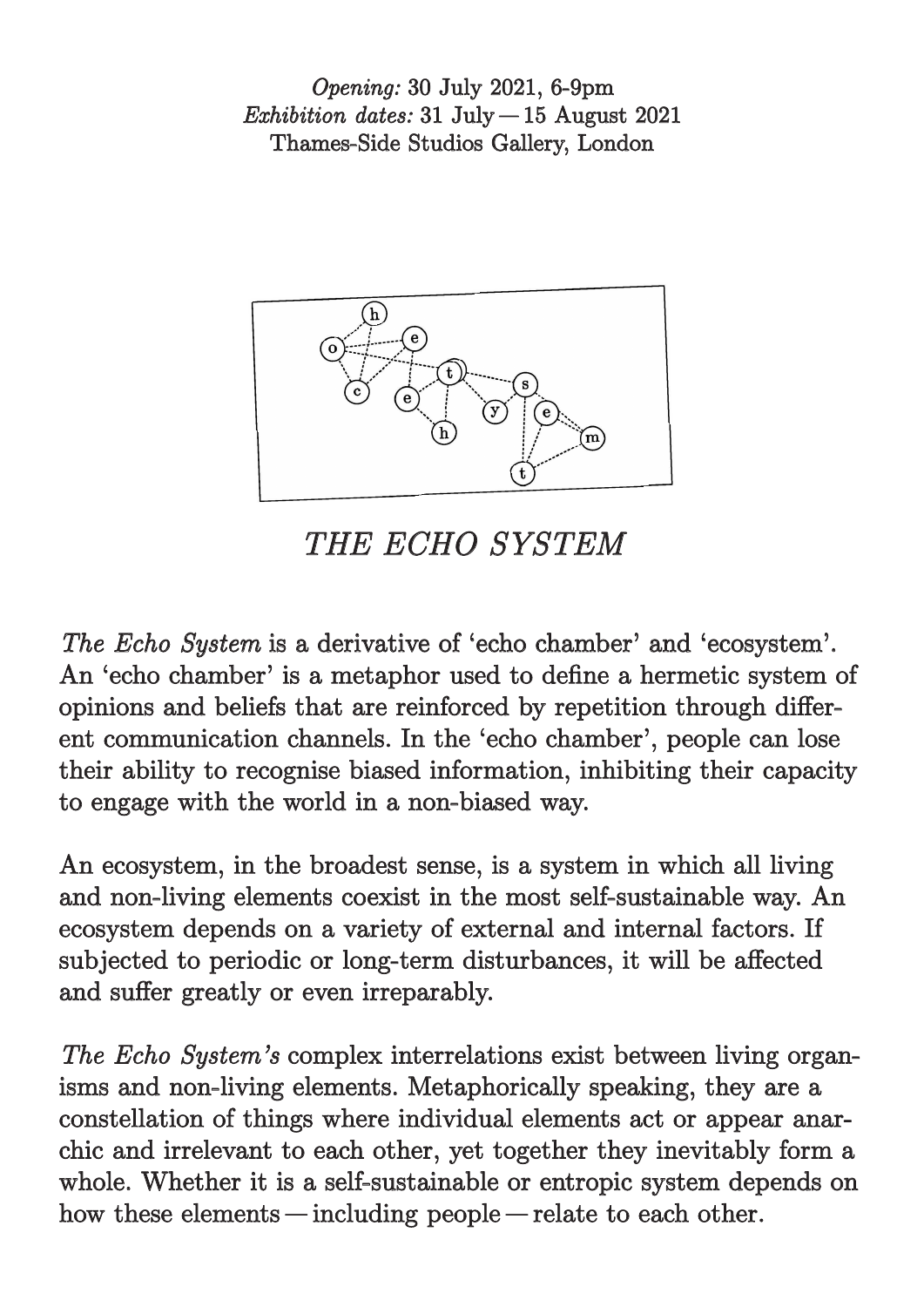

## Natasha Bird

- 1 –  *Embankment*, 2019 Paper mulch (commut ers' newspapers), ply wood, steel fixings 300 x 300 cm
- 2 –  *Ness (Winter Helio trope),* 2021 Plywood, clay slip, commuter's newspapers, agar, winter heliotrope Dimensions variable

Lewis Davidson

- 3 –  *Combis (series),* 2020-2021 Found Plastic Dimensions variable
- 4 –  *Ticker,* <sup>2021</sup> Stop frame animation, found plastic 1 min 11 sec

## Nathaniel Faulkner

- <sup>5</sup> –  *Dovecote #1 (Dirleton, East Lothian, Scotland)*, 2020 Oak veneer, postcard, oak frame w/ oak fillets 70 x 90 cm
- 6 –  *Dovecote #2 (Bruton, Somerset, England),* 2020 Oak veneer, postcard, oak frame w/ oak fillets 70 x 90 cm
- 7 –  *Astronomy (diptych),* 2021

67.5 x 86 cm Gesso on MDF, copper electroplated tulip, cop per tape (oak frame)

8 –  *Mansions (diptych),* 2021 67.5 x 86 cm Gesso on MDF, copper tape (oak frame)

## Gabriela Giroletti

- 9 –  *Valley of the Rocks,* 2021 oil on canvas 190 x 160 cm
- 10 –  *Old and Homely Notions,* 2021 oil on canvas, 190 x 160 cm
- 11 –  *Intimately Asunder,* <sup>2020</sup> oil on canvas 200 x 160 cm

Milda Lembertaitė (produced in collaboration with Amelia Prazak)

12 –  *Why do I see what I do not see?*, 2019 2 channel video work (x2 chairs, padded with Swiss ShreddedFrancs) 14 min 10 sec

## Milda Lembertaitė

13 –  *December 31,* 2020- 2021 Wood (Richmond Park), Obsidian, Oil Paint, Fire, Synthetic Eyelashes, Silver Leaf, Rubber 61 x 158 x 72 cm

- 14 –  *Arapaima*, 2018- 2021 Wood (Valentine Court in Perry Vale and Millwall FC), Obsidian, Oil Paint, Synthetic Eyelashes, Plaster of Paris, Arapaima Scales, **Pewter** 197 x 132 x 67 cm
	- –  *The Echosystem,* 2020- 2021 Wood (Maryon Park), Obsidian, Oil Paint, Synthetic Eyelashes 135 x 123 x 102 cm
	- –  *Reciprocity and the Salmon,* 2021 Wood (Hatcham Park Rd), Obsidian, Jute, Linnen, Oil Paint, Synthetic Eyelashes, Gold Leaf 203 x 132 x 49 cm
	- –  *Leela Game,* <sup>2021</sup> Wood (Hilly Fields), Obsidian, Oil Paint, Pewter, Synthetic Eyelashes  $186 \times 94 \times 46$  cm
	- –  *Spring,* <sup>2021</sup> Wood (103 Woolwich Road), Obsidian, Oil Paint, Linnen, Synthetic Eyelashes 165 x 99 x 65 cm
	- –  *The Eleventh Body,*<sup>2021</sup> Wood (Telegraph Hill), Obsidian, Linnen, Sand, Oil Paint, Synthetic Eyelashes 146.5 x 43 x 26.5 cm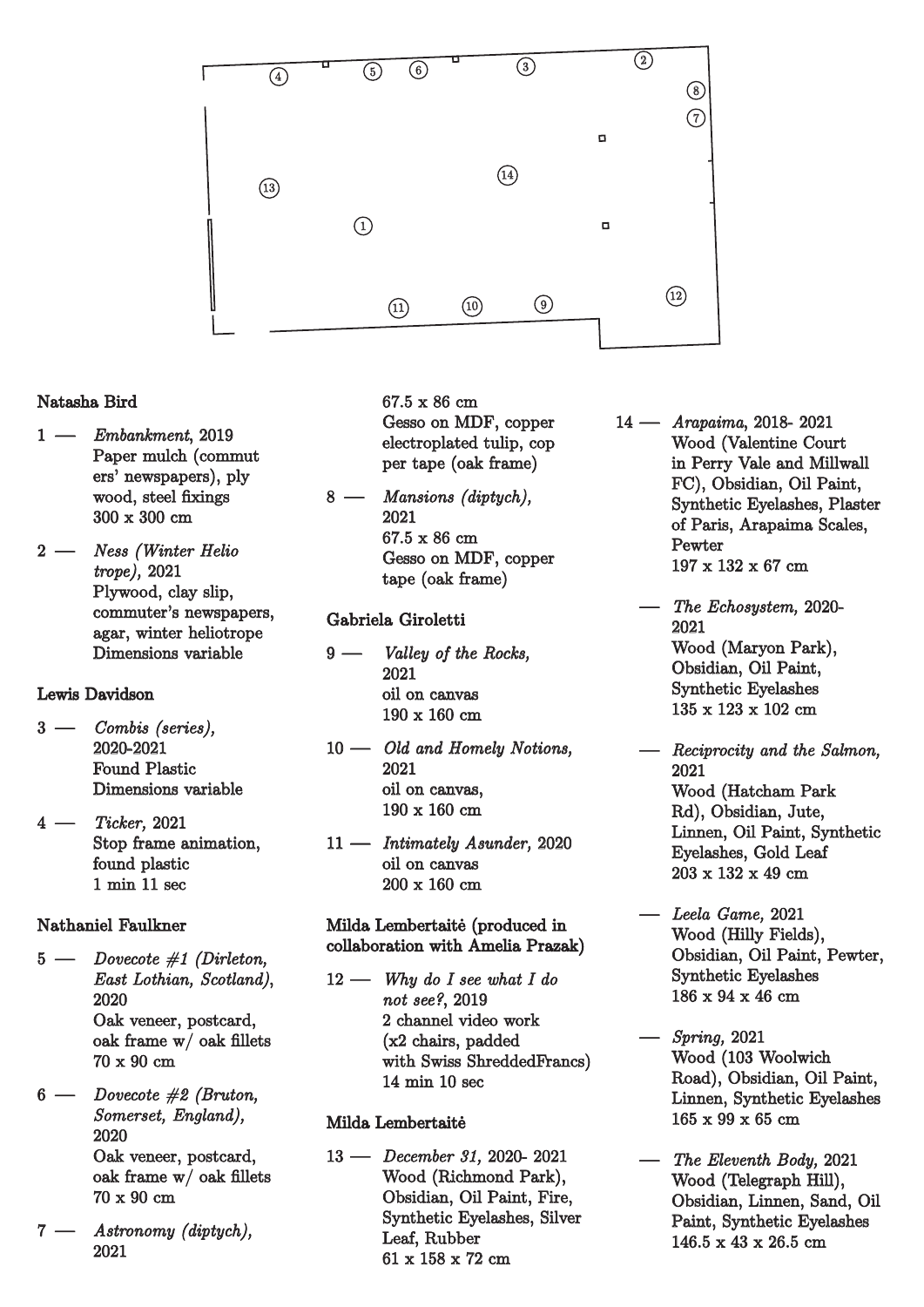Natasha Bird Lives and works in London www.natashabird.co.uk Instagram: @natashabird

Natasha makes sculptural objects that speak about industrial and bodily functions. Her current work is concerned with aspects of city water infrastructures, ideas of flow and stagnation and their potential for production; and how these relate to the experience of being a body inside a system. She is currently undertaking a research residency at the heritage site of Crossness Pumping Station, supported by TACO! Past exhibitions include Earth Eaters (Cole Projects, London, 2020), Moloko Plus Six (Thamesmead Texas, London, 2019), The Polder as a Cyborg (solo exhibition at Cultureland, Amsterdam, 2018), Testbed Alice (The Old Waterworks, Southend, 2017) and STEAM symposium (screening at BALTIC Centre for Contemporary Art, Gateshead, UK). Natasha has participated in residencies at Cultureland (Netherlands), Catalyst Arts at the Curfew Tower (Northern Ireland) and Trelex Residency (Switzerland).

Lewis Davidson Lives and works in London www.lewis-davidson.com Instagram: @lewisdavidsn

Lewis Davidson is a multimedia artist. Working with the broken, unwanted and overlooked materials at the end of consumerism's conveyor belt. Lewis reassesses the qualities that define value and purpose in contemporary culture through assemblage and displacement. Lewis received his BA in Fine Art from Chelsea School of Art and Design, and MFA in Sculpture from Slade School of Fine Art. He is a recipient of the Felix Slade Scholarship and the Deans Bursary, as well as the Almacantar Studio Award. His recent residencies include Duo Residency (Unit 1, London, 2020). Exhibitions include Gargle (Bow Arts, London, 2020),Season of Fire from the Passenger Seat (Raw Labs, London, 2020), Adjacent Directly (Unit 1, London, 2019), Holiday (ARCADE, London, 2018), Catch of the Year (DIENSTGEBÄUDE, Zürich, 2017), Art@ Tell, University of St. Gallen, Switzerland (2014-2016) (touring) and The Observer Effect (GEMAK, The Hague, 2015).

Nathaniel Faulkner Lives and works in London www.nathanielfaulkner.com Instagram: @nat\_faulkner

Nathaniel is a multimedia artist, who seeks to explore archetypal motifs and imagery through sculpture, installation and other mediums. Fossilisation serves as an analogy for Nathaniel's more recent works, as

he gathers, processes and turns over or puts under a pressure the original material until it is replaced with a concentrated crystalline equivalent. His approach to different histories is eclectic, celebrating anachronism and 'alternative fact'. Nathaniel received his BA in Fine Arts from Central Saint Martins. His recent exhibitions include Bold Tendencies Summer Programme (Bold Tendencies, London, 2020), Like A Sieve (Kupfer, London, 2020), Exceptional (Collyer Bristow / Graduate Art Award, London, 2019), Commixture (Koppel Project Hive, London, 2019), Showerthoughts (San Mei Gallery, London, 2019), Italian for Beginners (Apthorp Gallery, London, 2019).

Gabriela Giroletti Lives and works in London www.gabrielagiroletti.com Instagram: @gabrielagiroletti

Gabriela's paintings are ambiguous, borderline figurations, encouraging the viewer to formulate associations with our concrete surroundings. These abstractions are also a reflection on our ability to relate to things subjectively based on our experiences sieved through our own bodies. The paintings jolt between their crude materiality, layered and reworked surfaces, and their metaphysical aspect, a push and pull game that has been repeatedly present in discussions around painting. Gabriela was Honorary Research Associate at Slade School of Fine Art. Her most recent exhibitions include Facing the Sun (Kristin Hjellegjerde Gallery, Schloss Goerne, Germany, 2021), At Once and a Touch Away (Studio KIND, Braunton, UK, 2021), III AORA Space (AORA, London, 2021), Wabi – Sabi (Kristin Hjellegjerde Gallery, London, 2021), London Now (Space K, Gwacheon, South Korea, 2020), Bloomberg New Contemporaries (South London Gallery, 2020).

Milda Lembertaitė Lives and works in London Instagram: @mildalembertaite

By weaving together natural and technological objects, and drawing from personal, collective and geological histories, Milda blurs the boundary between human and non-human experiences. She nods to what is sometimes a beautiful, sometimes tragic, but always shared, fate and asks: how can we remember where we came from? What does it mean 'to protect' using technologies that intrinsically are also harmful? Milda received her MA in Fine Art from Chelsea College of Art and BA BA in Performance Design and Practice from Central Saint Martins, London. Selected exhibitions and residencies include: VOLUMES (Kunsthalle, Zurich, 2019), Can You Feel It? (Last Tango, Zurich, 2019), Beep (DANCE4, Nottingham, 2019), Swiss Art Awards 2019 (Halle 4, Art Basel, 2019), RA Lates: Transcendence (London, 2019), The Day Of The Dead